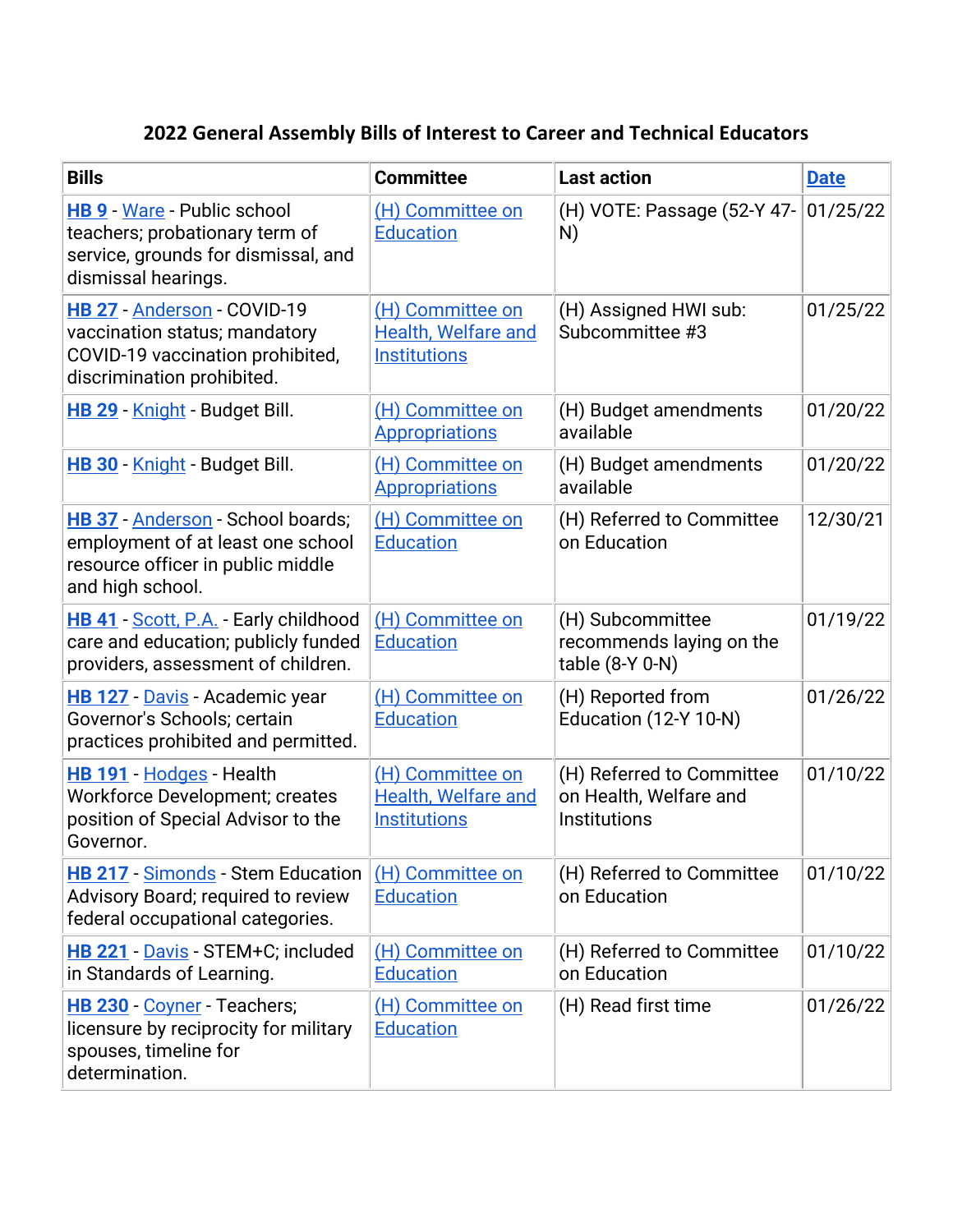| HB 236 - Orrock - Teachers'<br>licenses, certain; Board of<br>Education permitted to temporarily<br>extend.                         | (H) Committee on<br><b>Education</b>                     | (H) Reported from<br><b>Education with</b><br>amendment(s) $(22-Y 0-N)$  | 01/26/22 |
|-------------------------------------------------------------------------------------------------------------------------------------|----------------------------------------------------------|--------------------------------------------------------------------------|----------|
| HB 256 - Simonds - New Economy<br><b>Workforce Credential Grant</b><br>Program; eligible institutions,<br>contracts.                | (H) Committee on<br><b>Education</b>                     | (H) Tabled in Education (13-<br>$Y$ 9-N)                                 | 01/24/22 |
| HB 271 - Byron - School bds. &<br>comprehensive community<br>colleges, local; compensation<br>structure for adjunct professor.      | (H) Committee on<br><b>Appropriations</b>                | (H) Assigned App. sub:<br><b>Elementary &amp; Secondary</b><br>Education | 01/25/22 |
| HB 282 - Coyner - Criminal records;<br>effect of criminal convictions on<br>licensure, data to be included in<br>report.            | (H) Committee for<br><b>Courts of Justice</b>            | (H) Referred to Committee<br>for Courts of Justice                       | 01/11/22 |
| HB 333 - Freitas - Public education;<br>student education accounts.                                                                 | (H) Committee on<br><b>Education</b>                     | (H) Referred to Committee<br>on Education                                | 01/11/22 |
| HB 340 - Davis - High school<br>graduation; alternative pathways to<br>the advanced studies diploma.                                | (H) Committee on<br><b>Education</b>                     | (H) Assigned Education sub:<br>Early Childhood/Innovation                | 01/19/22 |
| HB 344 - Davis - Public charter<br>schools; applications, review and<br>approval.                                                   | (H) Committee on<br>Education                            | (H) Assigned Education sub:<br>Early Childhood/Innovation                | 01/26/22 |
| HB 356 Tata - Public schools;<br>regional charter school divisions.                                                                 | (H) Committee on<br><b>Education</b>                     | (H) Assigned Education sub:<br>Early Childhood/Innovation                | 01/26/22 |
| HB 522 - March - Students who<br>receive home instruction;<br>participation in interscholastic<br>programs, fees.                   | (H) Committee on<br>Education                            | (H) Referred to Committee<br>on Education                                | 01/11/22 |
| HB 718 - Filler-Corn - Workforce<br>Development, Virginia Board of;<br>powers & duties, collaboration to<br>develop apprenticeship. | (H) Committee on<br><b>Commerce and</b><br><b>Energy</b> | (H) Assigned sub:<br>Subcommittee #1                                     | 01/25/22 |
| HB 721 - Filler-Corn - Get Skilled,<br>Get a Job, Give Back (G3) Program;<br>higher education centers.                              | (H) Committee on<br><b>Education</b>                     | (H) Stricken from docket by<br>Education (22-Y 0-N)                      | 01/24/22 |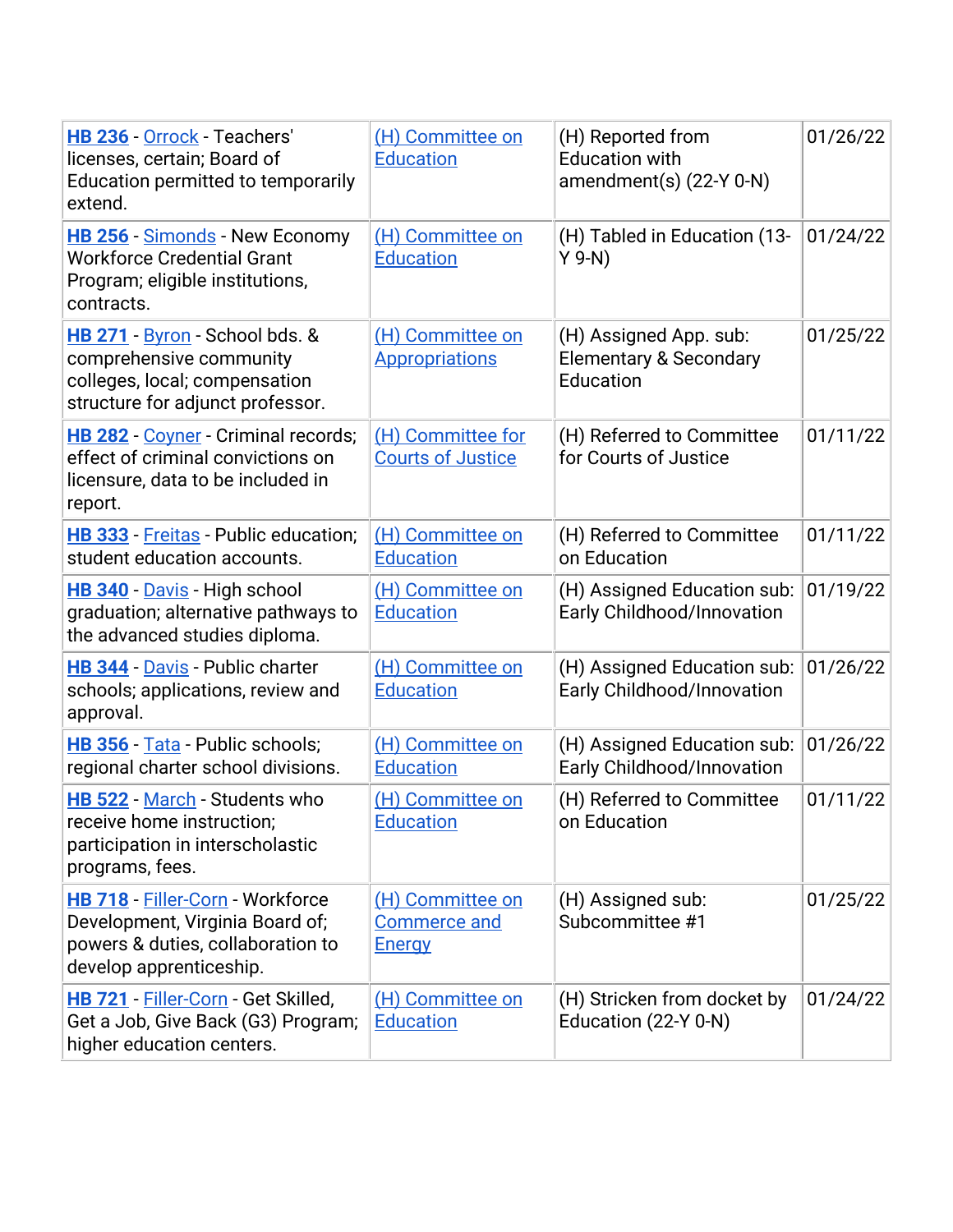| <b>HB 781</b> Williams - Public<br>elementary and secondary schools;<br>student citizenship skills, etc.                           | (H) Committee on<br><b>Education</b>                            | (H) Referred to Committee<br>on Education                 | 01/11/22 |
|------------------------------------------------------------------------------------------------------------------------------------|-----------------------------------------------------------------|-----------------------------------------------------------|----------|
| HB 829 - Wilt - School counselors;<br>staffing ratios, flexibility.                                                                | (H) Committee on<br><b>Education</b>                            | (H) Assigned Education sub:<br>Early Childhood/Innovation | 01/24/22 |
| HB 860 - Reid - Teacher Training<br>Corps; established, report.                                                                    | (H) Committee on<br><b>Education</b>                            | (H) Referred to Committee<br>on Education                 | 01/12/22 |
| HB 879 - Rasoul - Education, Board<br>of; qualifications of members.                                                               | (H) Committee on<br><b>Education</b>                            | (H) Subcommittee<br>recommends reporting (8-Y<br>$0-N)$   | 01/26/22 |
| HB 982 - Scott, P.A. - Education<br>Savings Account Program;<br>established, Education<br>Improvement Scholarships tax<br>credits. | (H) Committee on<br><b>Education</b>                            | (H) Referred to Committee<br>on Education                 | 01/12/22 |
| HB 1064 - Brewer - Public School<br><b>Trades Incentive Fund and</b><br>Program; created and established.                          | (H) Committee on<br><b>Education</b>                            | (H) Referred to Committee<br>on Education                 | 01/12/22 |
| HB 1135 - Bourne - Standards of<br>Quality; DoE to oversee work-based<br>learning, teacher leaders and<br>mentors.                 | (H) Committee on<br><b>Education</b>                            | (H) Referred to Committee<br>on Education                 | 01/13/22 |
| HB 1184 - Guzman - Public schools;<br>English language learners.                                                                   | (H) Committee on<br><b>Education</b>                            | (H) Referred to Committee<br>on Education                 | 01/17/22 |
| HJ 19 - Greenhalgh - Public<br>education; Department of<br>Education to study purpose and<br>goals.                                | (H) Committee on<br><b>Rules</b>                                | (H) Referred to Committee<br>on Rules                     | 01/11/22 |
| <b>SB 36 - Norment - School</b><br>principals; incident reports.                                                                   | (S) Committee on<br><b>Education and</b><br><b>Health</b>       | (S) Referred to Committee<br>on Education and Health      | 12/27/21 |
| SB 68 - Favola - Provisional teacher<br>licensure; teachers licensed or<br>certified to teach outside of United<br>States.         | (S) Committee on<br><b>Education and</b><br><b>Health</b>       | (S) Read third time and<br>passed Senate (40-Y 0-N)       | 01/25/22 |
| <b>SB 84</b> - Stanley - New College<br>Institute; noncredit workforce<br>training.                                                | (S) Committee on<br><b>Finance and</b><br><b>Appropriations</b> | (S) Rereferred to Finance<br>and Appropriations           | 01/20/22 |